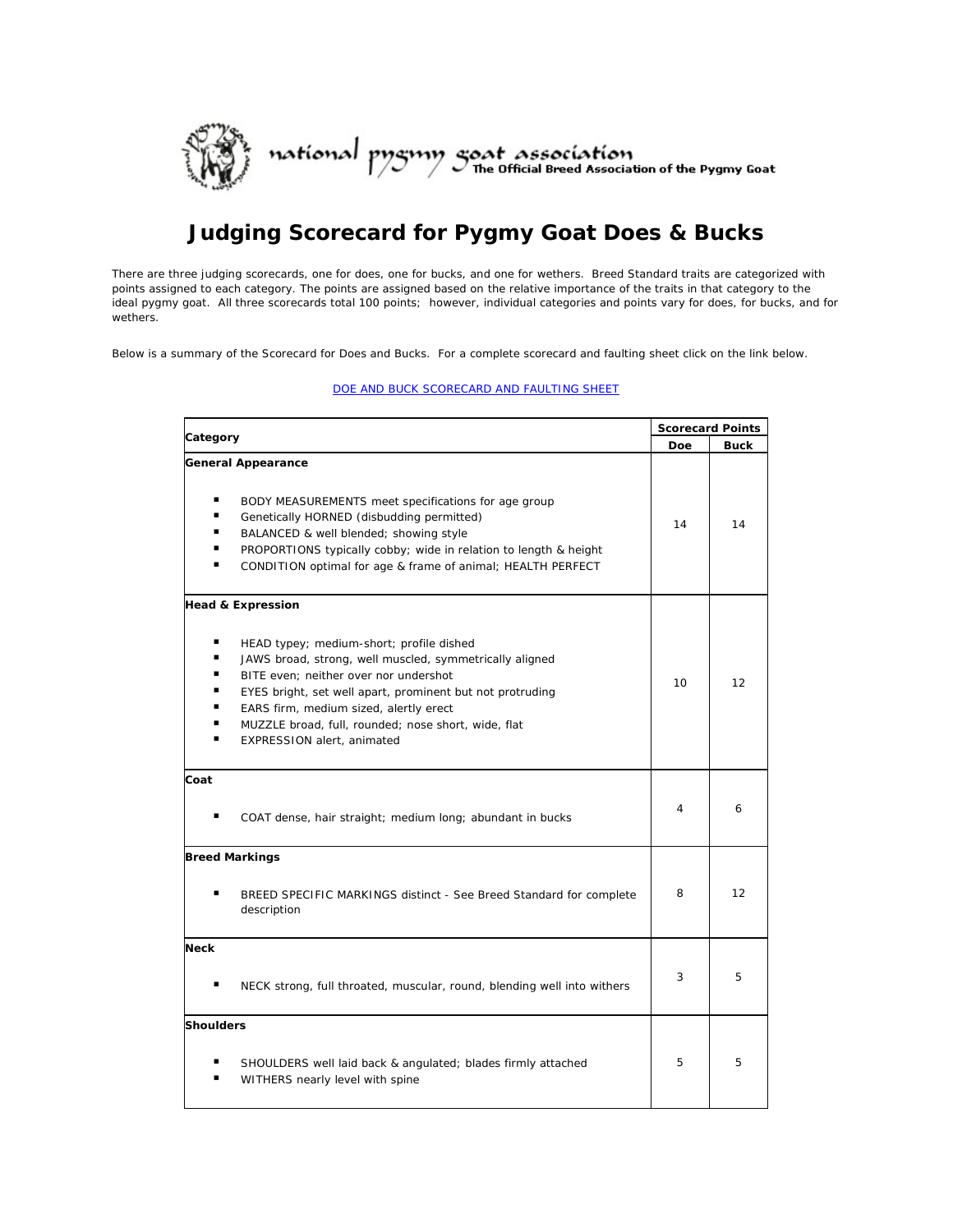| Chest       |                                                                                                                                                                                                                                                                                                                                                                                                                    |     |     |
|-------------|--------------------------------------------------------------------------------------------------------------------------------------------------------------------------------------------------------------------------------------------------------------------------------------------------------------------------------------------------------------------------------------------------------------------|-----|-----|
| ٠<br>٠      | CHEST floor wide; forechest prominent<br>HEART GIRTH large, full at the elbows<br>RIBS long, well sprung, wide apart                                                                                                                                                                                                                                                                                               | 10  | 10  |
| Barrel      |                                                                                                                                                                                                                                                                                                                                                                                                                    |     |     |
|             | BARREL symmetrical, broad, deep, widening toward low-set flanks.                                                                                                                                                                                                                                                                                                                                                   | 8   | 8   |
| Back        |                                                                                                                                                                                                                                                                                                                                                                                                                    |     |     |
|             |                                                                                                                                                                                                                                                                                                                                                                                                                    |     |     |
|             | BACK strong, broad, straight, level along chine and loin                                                                                                                                                                                                                                                                                                                                                           | 8   | 8   |
| Rump        |                                                                                                                                                                                                                                                                                                                                                                                                                    |     |     |
| ▪<br>٠      | RUMP medium long, medium wide, neither level nor steep<br>HIPS wide, nearly level with back<br>THURLS high & wide apart<br>PINBONES well apart, prominent<br>TAIL symmetrical, set & carried high                                                                                                                                                                                                                  | 8   | 8   |
| Legs & Feet |                                                                                                                                                                                                                                                                                                                                                                                                                    |     |     |
| ▪<br>▪<br>▪ | LEGS strong, well-muscled, wide apart, squarely set<br>FORELEGS straight<br>CANNON BONE short<br>ELBOWS close to ribs<br>HINDLEGS well-angulated, short-hocked, parallel & aligned with hips;<br>femur and tibia long, well-muscled; stifle joint pronounced<br>PASTERNS short, strong, resilient<br>FEET well shaped, symmetrical; heels deep, soles level<br>GAIT smooth, balanced, ground covering & effortless | 10  | 12  |
|             | Mammary System (Does)                                                                                                                                                                                                                                                                                                                                                                                              |     |     |
| ٠           | TEATS: Cylindrical, symmetrically shaped and placed, milkable,<br>functional. Free from deformities & obstructions. Devoid of multiple<br>orifices<br>UDDER functional, balanced, firm, elastic, rounded, small to medium<br>sized, well-attached; high in rear, well forward in front                                                                                                                             | 12  |     |
|             | Reproductive System (Bucks)                                                                                                                                                                                                                                                                                                                                                                                        |     |     |
|             | TESTICLES normal, equal in size; both fully descended                                                                                                                                                                                                                                                                                                                                                              |     |     |
|             | Mammary System (Bucks)                                                                                                                                                                                                                                                                                                                                                                                             |     |     |
| ٠           | TEATS: two single, normal, non-functional. Devoid of multiple orifices.<br>Free from deformities.                                                                                                                                                                                                                                                                                                                  |     |     |
|             |                                                                                                                                                                                                                                                                                                                                                                                                                    | 100 | 100 |